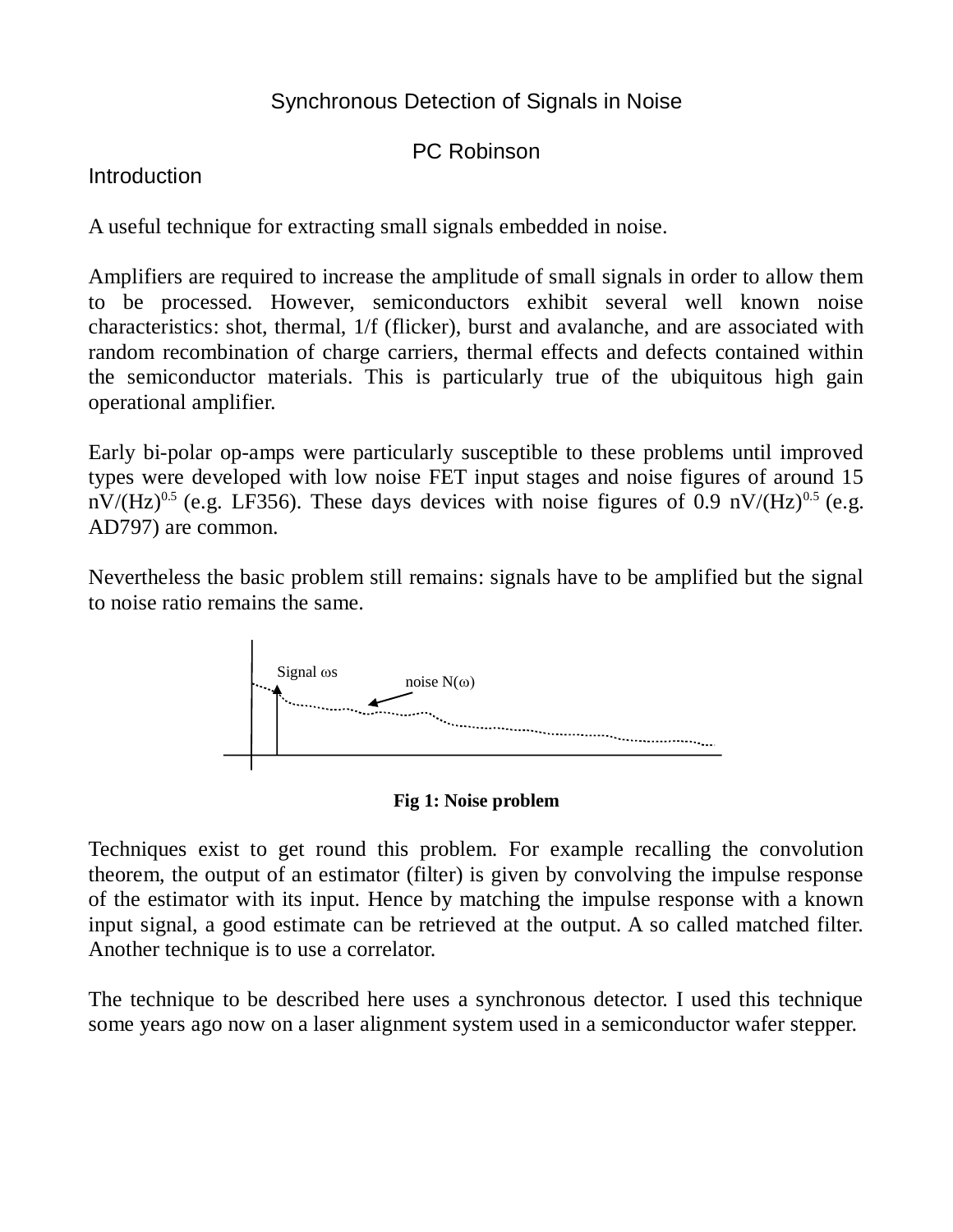## Basic Alignment System





**Fig 2 Alignment System**

A basic description (Fig 2): the reticle containing the the chip mask contains fiducial markers identical to those etched on the wafer stage. The laser illuminates the alignment markers and the processor commands the stage motor to scan, such that the reflected alignment laser radiation is amplitude modulated by the marker spatial frequency and detected by the photocell. The signal is amplified and zero crossing interrupts cause the processor to read the stage position counters. When the two alignment signals are in phase, then the aligned position has been found and the position counts stored. This is the aligned position.

There are two problems: 1) as each photolith process layer is applied to the wafer, the signals become much smaller giving a dynamic range problem 2) The signals generated are corrupted with optical and electrical noise, thus the interrupt threshold detector is subject to errors causing errors in the stored counter data.

These problems were solved by 1) incorporating an effective 60 db agc loop in the front end electronics and 2) optically phase modulating the laser signal (30 kHz) and then synchronously detecting the scan modulation using the 30 kHz reference signal. See Fig 3.

Fig 4 shows the spectra of the modulation process of the alignment signal. The electrical signal from the photcell is a double side band suppressed carrier signal plus system noise.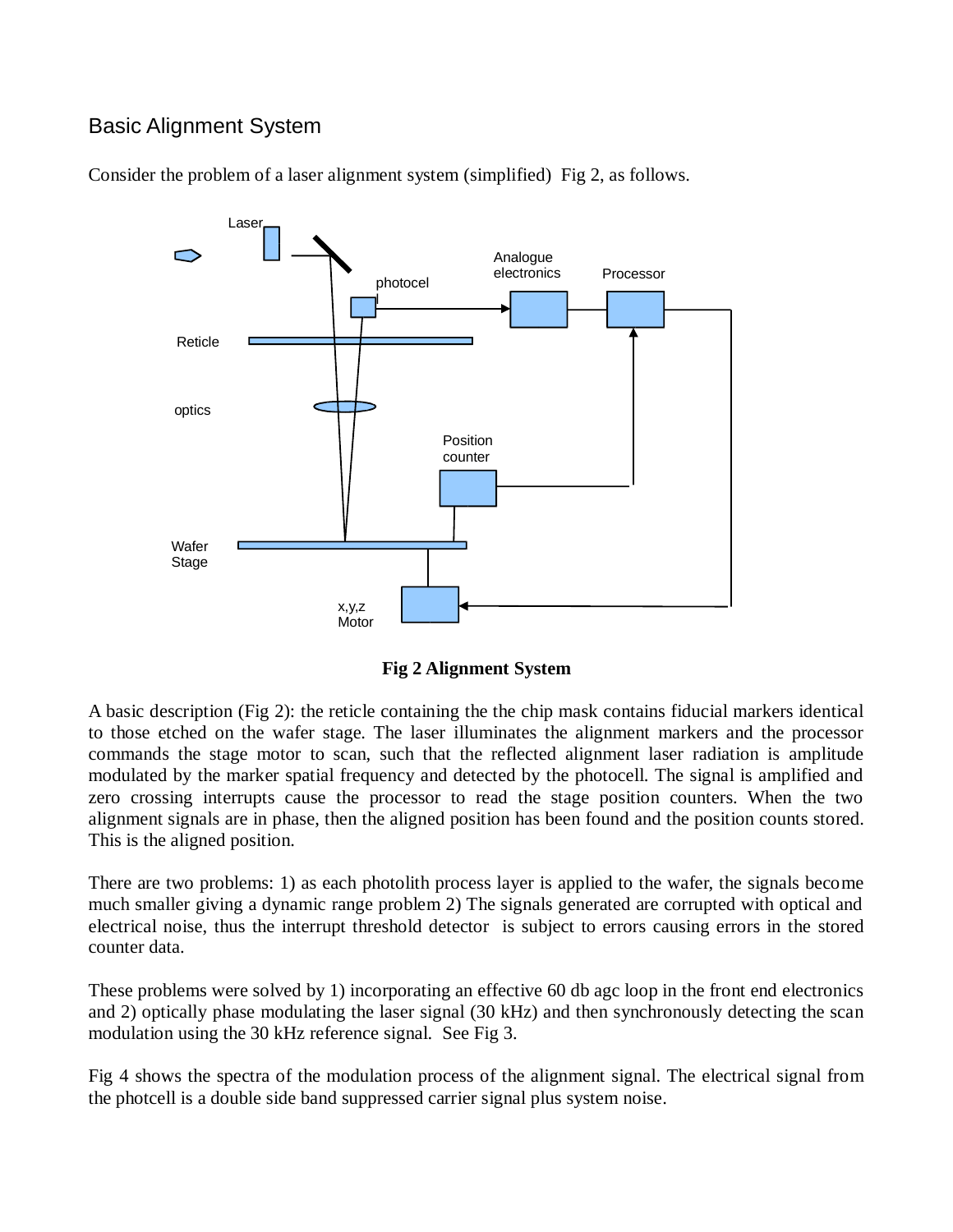

**Fig 3: Alignment System with AGC and Synchronous Detection**



**Fig 4: a) Scan signal b) Received modulated signal plus noise c) Detected Signal**

The synchronously detected signal frequency translates the noise spectra to the carrier (optical modulation) frequency, plus a twice frequency component and the synchronously detected scan modulation is returned to base band and can be filtered with a simple post detection filter. The signal to noise ratio is greatly improved. The following analysis includes a DC term and thus the carrier is retained and is therefore more general.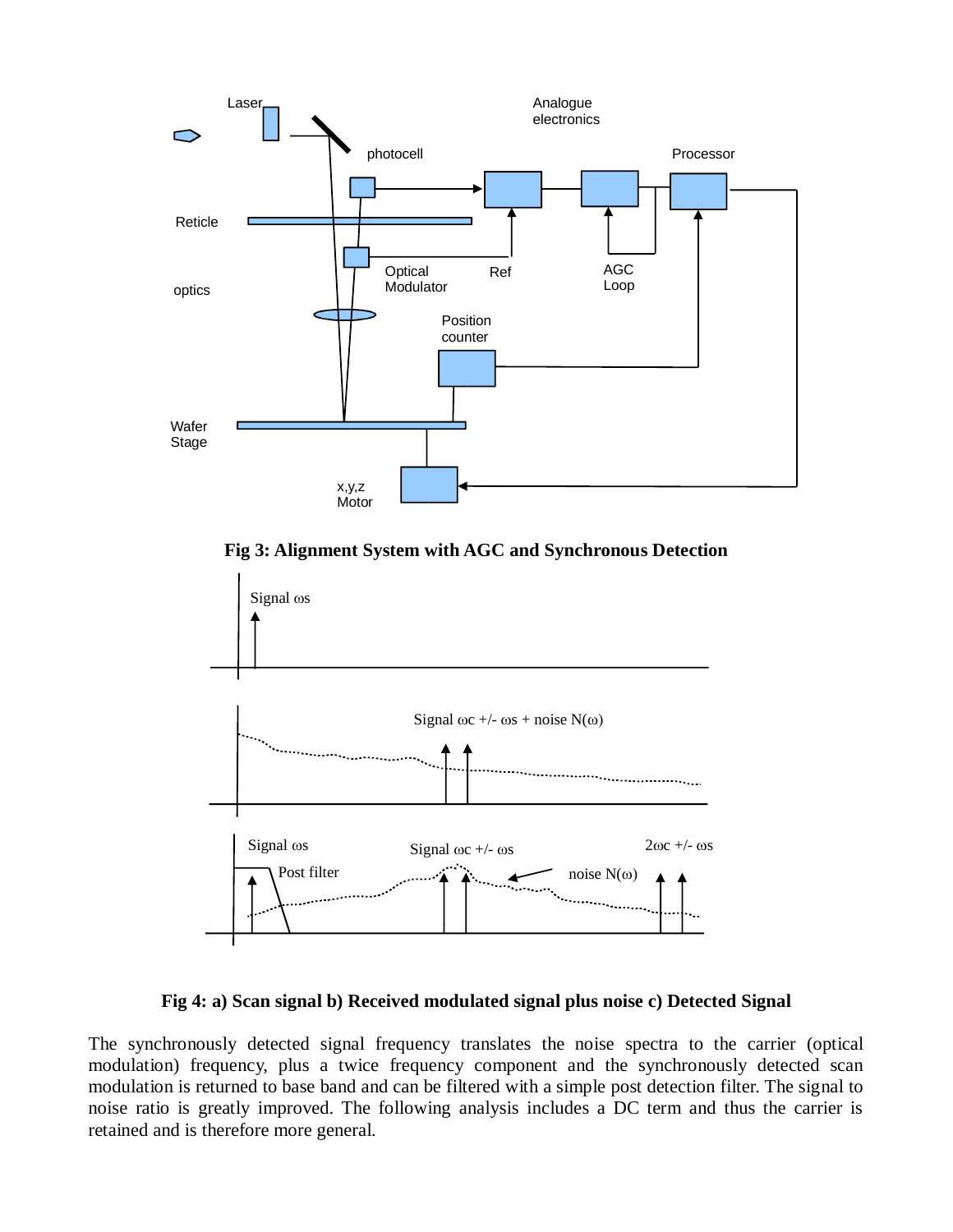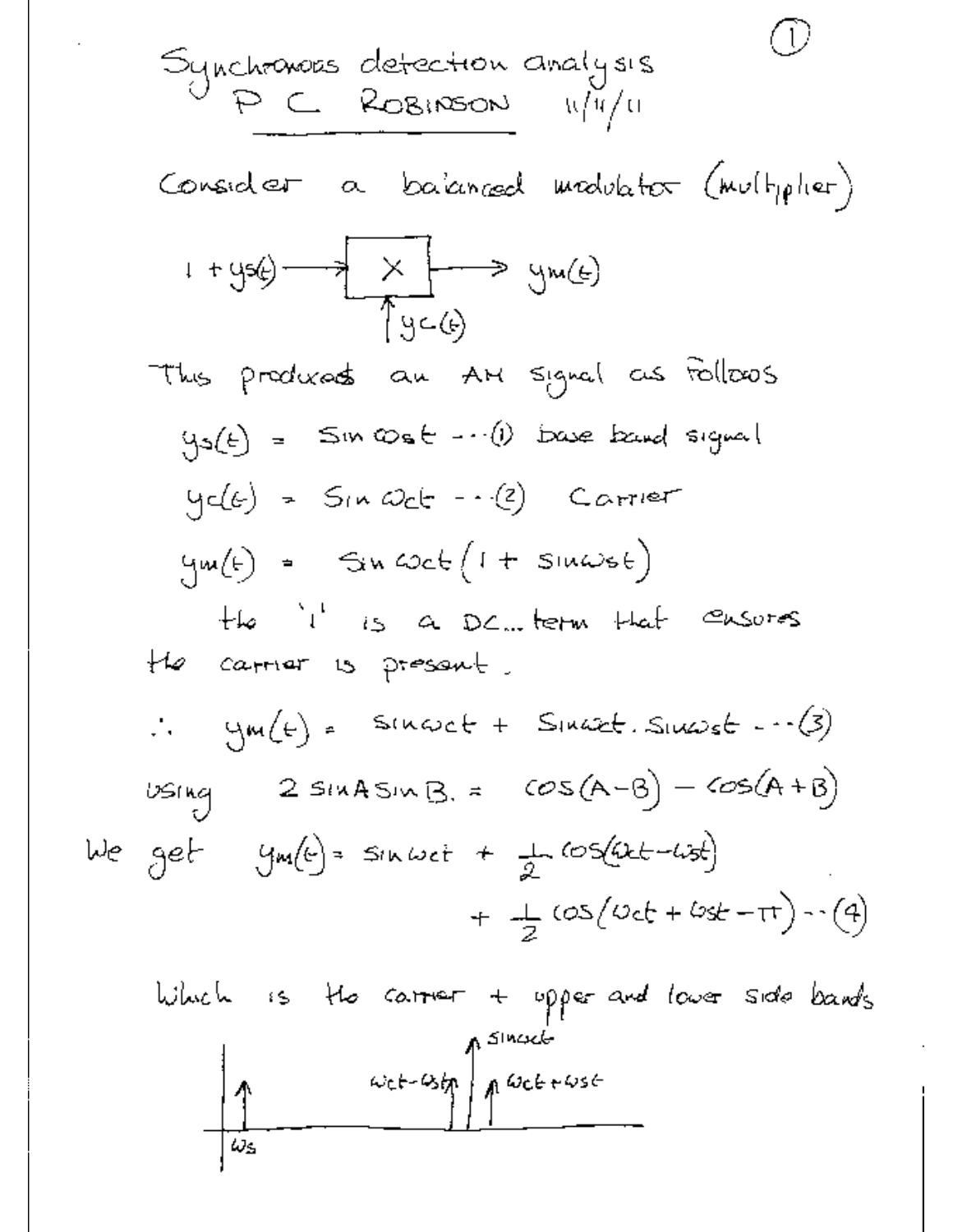Now pass Siqueal through a noisy  
Channel, received signal is  
\n
$$
y_{\alpha}(t) = \sin(\omega t + \sin\omega t \cdot \sin\omega s + N(t) - \cdots)
$$
\n
$$
y_{\alpha}(t) = \sin(\omega t + \sin\omega t \cdot \sin\omega s + N(t) - \cdots)
$$
\n
$$
y_{\alpha}(t) = \sin(\omega t + \sin\omega t \cdot \sin\omega s + N(t) - \cdots)
$$
\n
$$
y_{\alpha}(t) = \sin(\omega t + \sin\omega t \cdot \sin\omega t \cdot \cos\omega t + \cos(\omega t + \sin\omega t \cdot \sin\omega t \cdot \sin\omega t \cdot \sin\omega t \cdot \sin\omega t \cdot \sin\omega t \cdot \sin\omega t \cdot \sin\omega t \cdot \sin\omega t \cdot \sin\omega t \cdot \sin\omega t \cdot \sin\omega t \cdot \sin\omega t \cdot \sin\omega t \cdot \sin\omega t \cdot \sin\omega t \cdot \cos\omega t \cdot \sin\omega t \cdot \sin\omega t \cdot \cos\omega t \cdot \sin\omega t \cdot \sin\omega t \cdot \sin\omega t \cdot \cos\omega t \cdot \cos\omega t \cdot \sin\omega t \cdot \sin\omega t \cdot \sin\omega t \cdot \cos\omega t \cdot \sin\omega t \cdot \sin\omega t \cdot \sin\omega t \cdot \cos\omega t \cdot \sin\omega t \cdot \sin\omega t \cdot \cos\omega t \cdot \sin\omega t \cdot \sin\omega t \cdot \cos\omega t \cdot \sin\omega t \cdot \sin\omega t \cdot \cos\omega t \cdot \sin\omega t \cdot \cos\omega t \cdot \sin\omega t \cdot \cos\omega t \cdot \sin\omega t \cdot \cos\omega t \cdot \sin\omega t \cdot \cos\omega t \cdot \sin\omega t \cdot \cos\omega t \cdot \sin\omega t \cdot \cos\omega t \cdot \sin\omega t \cdot \cos\omega t \cdot \sin\omega t \cdot \cos\omega t \cdot \sin\omega t \cdot \cos\omega t \cdot \sin\omega t \cdot \cos\omega t \cdot \sin\omega t \cdot \cos\omega t \cdot \sin\omega t \cdot \cos\omega t \cdot \sin\omega t \cdot \cos\omega t \cdot \sin\omega t \cdot \cos\omega t \cdot \sin\omega t \cdot \cos\omega t \cdot \sin\omega t \cdot \cos\omega t \cdot \sin\omega t \cdot \cos\omega t \cdot \sin\omega t \cdot \cos\omega t \cdot \sin\omega t \cdot \cos\omega t \cdot \cos\omega t \cdot \sin
$$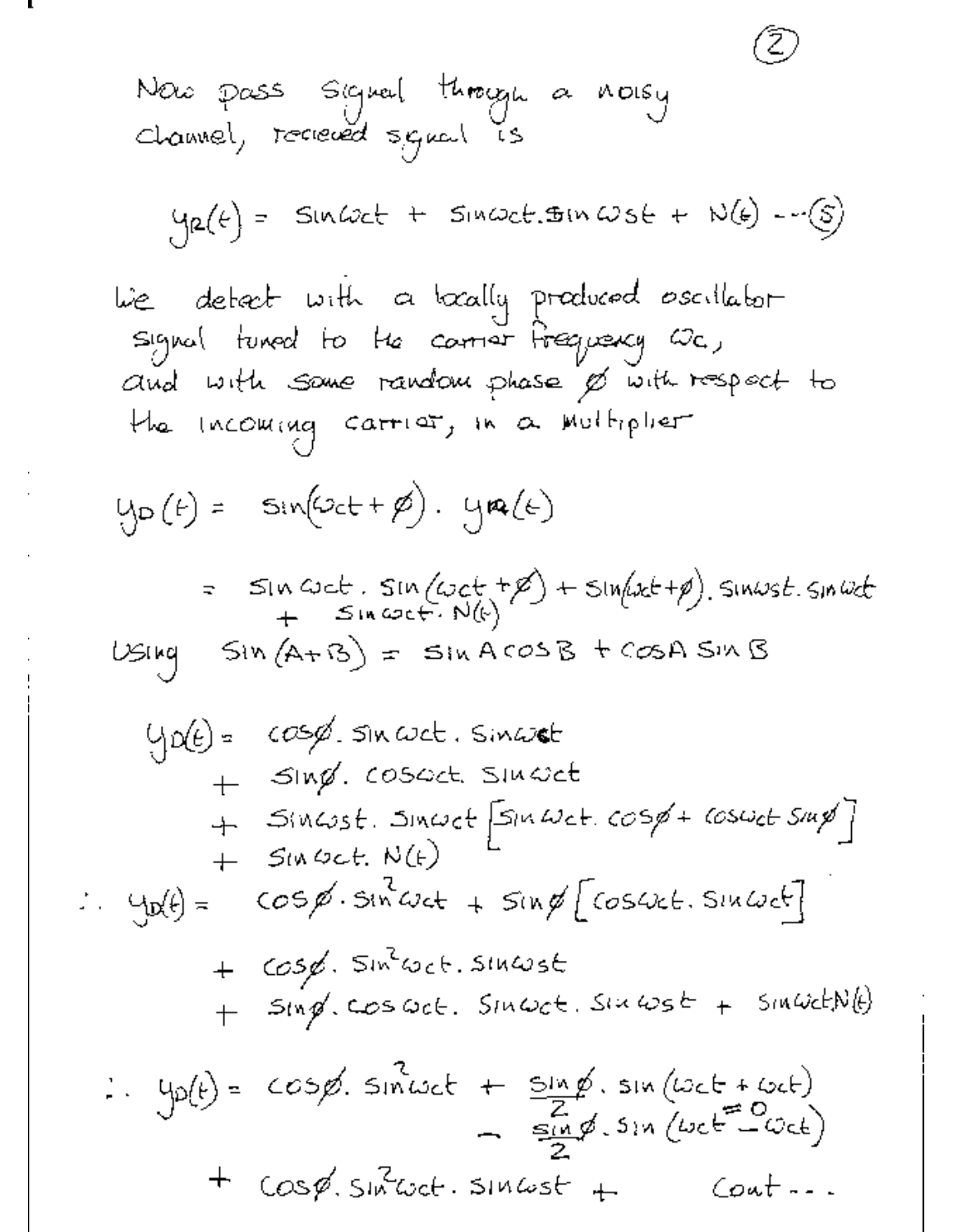$Cott$ 

 $+$  SIM  $\cancel{q}$ . (OSWEL. SINWEL. SINWSF + SINWEL. N(b) 3rd letu 15 zero  $+i\mathbf{e}$  $\therefore$  yobe cosp. since + 0.5514p. SIN 2006  $+$  Cosp. Street. Statest  $+$  SIM  $\emptyset$ . SIM  $\omega$ st  $\left\lceil \cos \omega_c t \right\rceil$ . SIM  $\omega_c t$   $\left\lceil \frac{1}{2} + \sin \omega_c t \right\rceil$ .  $N(t)$  $cos \phi$ ,  $sin \omega$ ct +  $0.5 sin \phi$ .  $sin 2\omega$ ct  $\therefore \quad \varphi(\epsilon) =$  $+$   $\cos\phi$ , since t. Sincest  $+$  Sing. Sinwst  $\left[\frac{1}{2}$  Sin $(2\omega s\epsilon)-\frac{1}{2}$  Sin $(\omega)\right]$  $+$  SIMCOCE, N(F)

$$
= 90(4) = cos\cancel{\cancel{\theta}} \cdot sin\omega_c t + 0.5sin\cancel{\cancel{\theta}} \cdot sin 2\omega_c t
$$
  
+ cos\cancel{\cancel{\theta}} \cdot sin^2\omega\_c t. sin\omega\_s t  
+ 0.5 sin\cancel{\cancel{\theta}} \cdot sin\omega\_s t. sin 2\omega t + sin\omega\_c t. N(\cancel{\theta})

Collecting terms

\n
$$
y_{0}(t) = \cos\phi \left[ \sin^{2}\omega c t + \sin^{2}\omega c t, \sin\omega s t \right]
$$
\n
$$
+ 0.5 \sin\phi \left[ \sin 2\omega t t, \sin \omega s t + \sin 2\omega c t \right]
$$
\n
$$
+ 0.5 \sin\phi \left[ \sin 2\omega t t, \sin \omega s t + \sin 2\omega c t \right]
$$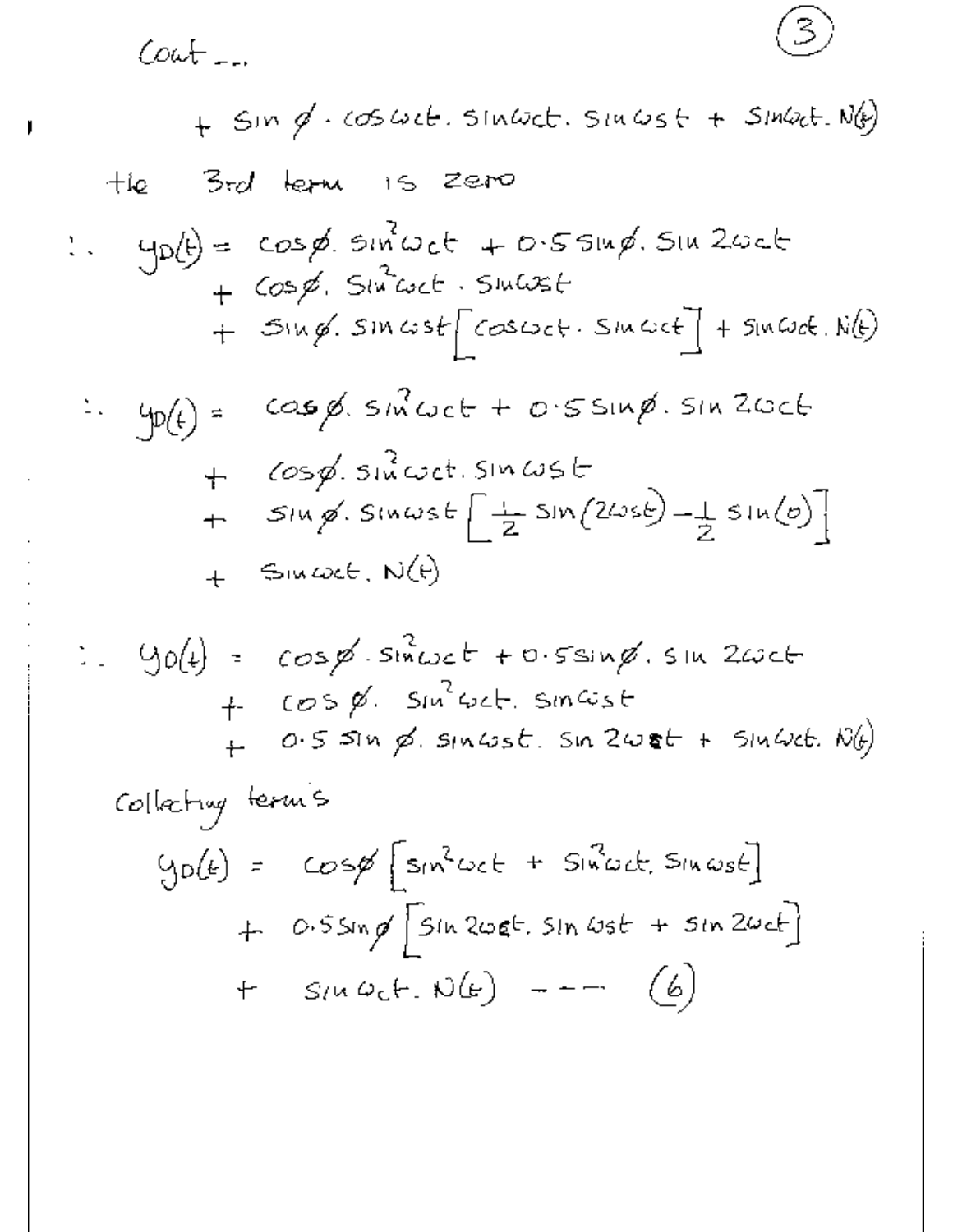Now If 
$$
\emptyset
$$
 is zero,  $\cos \emptyset = 1$ ,  $\sin \emptyset = 0$   
\ni.e.  $\tan \theta \cot \theta$  is 5.5,  $\tan \theta = 0$   
\nto the  $Ca^{-1} + a^{-1}$  (6) becomes  
\n $\tan \theta = 0$   
\n $\tan (\theta) = 1$   
\n $\tan (\theta) = 1$   
\n $\tan (\theta) = 1$   
\n $\tan (\theta) = 1$   
\n $\tan (\theta) = 1$   
\n $\tan (\theta) = 1$   
\n $\tan (\theta) = 1$   
\n $\tan (\theta) = 1$   
\n $\tan (\theta) = 1$   
\n $\tan (\theta) = 1$   
\n $\tan (\theta) = 1$   
\n $\tan (\theta) = 1$   
\n $\tan (\theta) = 1$   
\n $\tan (\theta) = 1$   
\n $\tan (\theta) = 1$   
\n $\tan (\theta) = 1$   
\n $\tan (\theta) = 1$   
\n $\tan (\theta) = 1$   
\n $\tan (\theta) = 1$   
\n $\tan (\theta) = 1$   
\n $\tan (\theta) = 1$   
\n $\tan (\theta) = 1$   
\n $\tan (\theta) = 1$   
\n $\tan (\theta) = 1$   
\n $\tan (\theta) = 1$   
\n $\tan (\theta) = 1$   
\n $\tan (\theta) = 1$   
\n $\tan (\theta) = 1$   
\n $\tan (\theta) = 1$   
\n $\tan (\theta) = 1$   
\n $\tan (\theta) = 1$   
\n $\tan (\theta) = 1$   
\n $\tan (\theta) = 1$   
\n $\tan (\theta) = 1$   
\n $\tan (\theta) = 1$   
\n $\tan (\theta) = 1$   
\n $\tan (\theta) = 1$   
\n $\tan (\theta) = 1$   
\n $\tan (\theta) = 1$   
\n $\tan (\theta) = 1$   
\n $\tan (\theta) =$ 

Ž,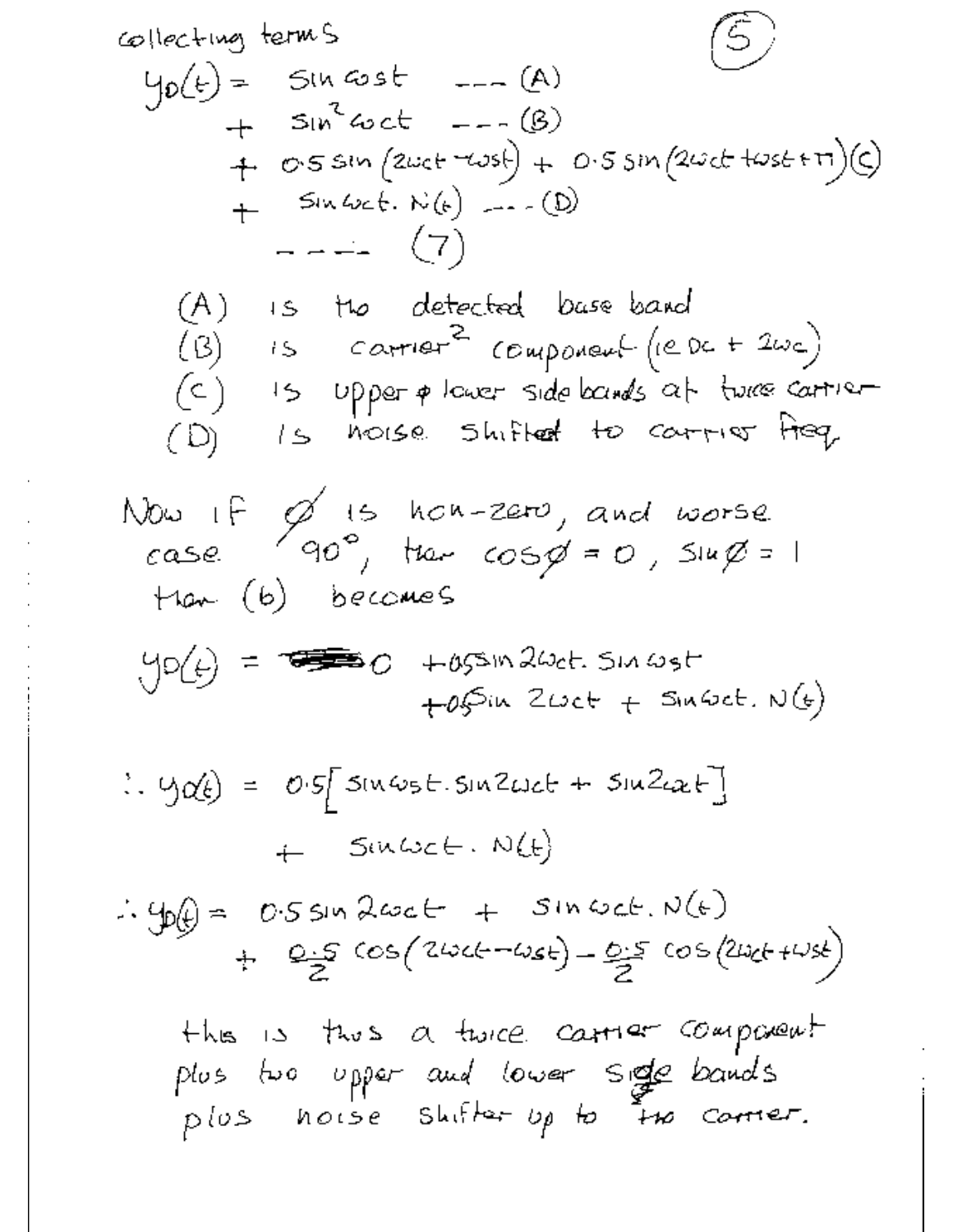